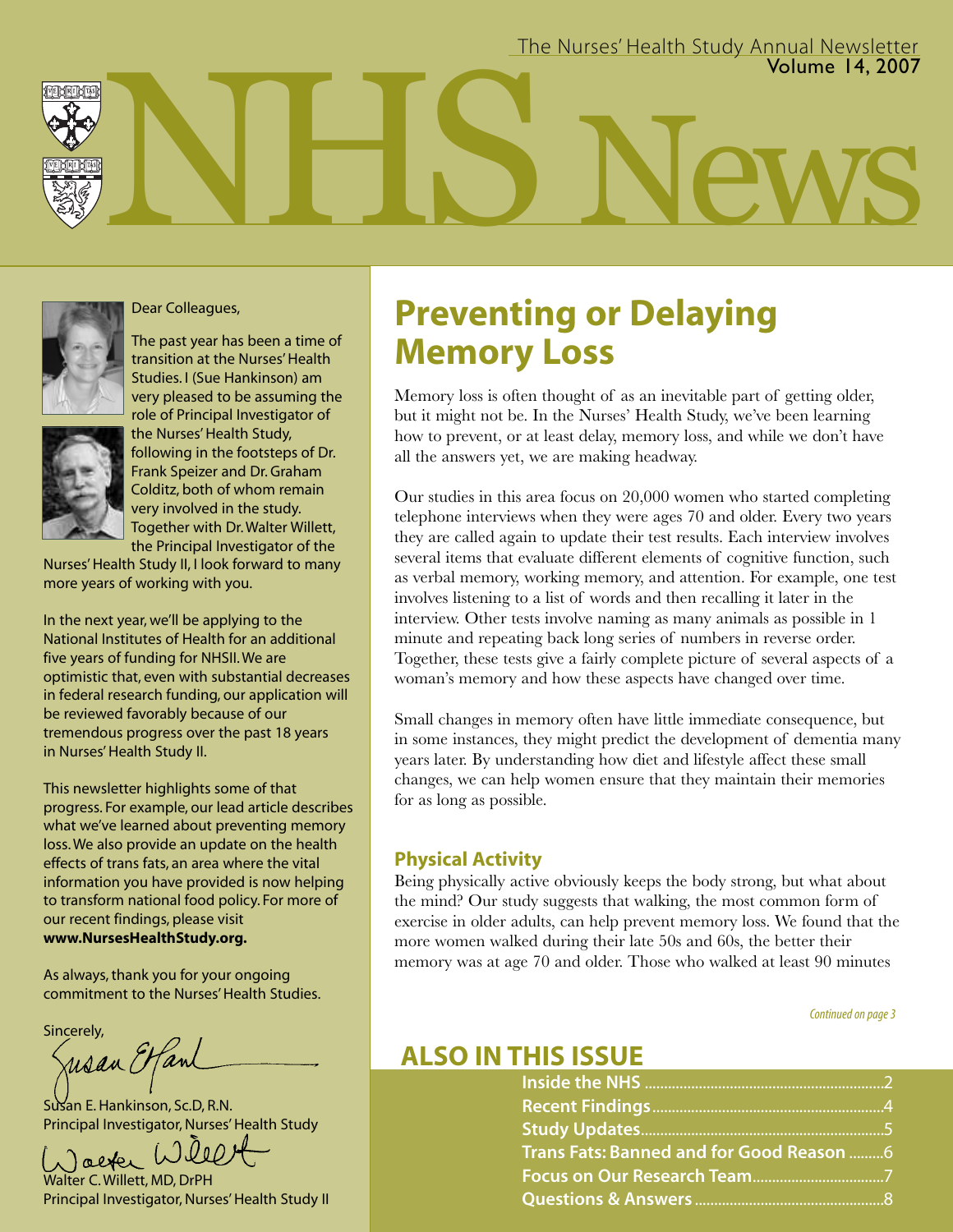# **INSIDE THE NHS**

## **Our External Scientific Advisory Committee**

Like most large-scale studies, the Nurses' Health Studies are guided not only by our own research team but also by an external advisory committee that meets annually. The committee provides feedback about overall study progress and new areas of investigation in women's health. In addition, they offer advice about data sharing, confidentiality, and collaboration with outside researchers. Members of the committee rotate every few years, and all are highly accomplished and nationally recognized in their respective fields. Our current members are as follows.

LESLIE BERNSTEIN, PhD (Committee Chair) Professor and AFLAC, Inc., Chair in Cancer Research Department of Preventive Medicine University of Southern California

REBECCA M. PATTON, MSN, RN, CNOR President, American Nurses Association

JOHN A. BARON, MD Professor of Medicine Dartmouth Medical School

VIRGINIA HARTMULLER, PhD, RD Program Director, Diet and Nutrition Epidemiology Research, Division of Cancer Control and Population Sciences National Cancer Institute

COLIN BEGG, Ph.D Chair, Department of Epidemiology and Biostatistics Memorial Sloan-Kettering Cancer Center

LEWIS A. CHODOSH, MD, PhD Vice Chair, Department of Cancer Biology University of Pennsylvania School of Medicine

HANS-OLAV ADAMI, MD, PhD Professor and Chair, Department of Epidemiology Harvard School of Public Health

DAVID HOUSEMAN, PhD Ludwig Professor of Biology Massachusetts Institute of Technology

LILLI HORNIG, PhD Executive Director (emeritus) Higher Education Resource Services (H.E.R.S.) Wellesley College

## **Our Approach to Data Sharing**

All recipients of NIH funding have been asked by the U.S. Congress to do a better job of sharing our data with other scientists. However, the best approach for doing this — while also maintaining the privacy of study participants — has not yet been determined. Our approach has always been to collaborate with scientists who have high standards and who are pursuing issues that we agree are important. Together we analyze any shared data and prepare joint reports for publication. Notably, we never allow these scientists to access personally identifiable information: confidentiality is of the utmost importance to us, and we only work with scientists who value your privacy as much as we do. Over the past five years, we've participated in more than 50 collaborative projects and are proud that NHS data have helped to advance science in so many ways. As NIH continues to develop its data-sharing recommendations, we'll keep you abreast of any changes in how we approach our collaborative efforts.

## **Your Privacy**

As an NHS participant, you provide us with very personal information through your questionnaires and biological specimens. We're grateful for the trust you've shown in us and want to assure you that we hold ourselves to the highest standards in the safekeeping and use of your data. For example, only authorized study personnel are granted access to your personal information, and all genetic results are coded so that they are never stored with individual identifying information.\* We also have a certificate of confidentiality from the Department of Health and Human Services, which means that under current laws we cannot be forced to disclose information that could identify you in any legal proceedings.

Your trust is essential to the success of the study, and we would never do anything to risk losing your faith in us. Thank you for your continued commitment.

\* To learn more about how Brigham and Women's Hospital and its affiliates use protected health information, visit **www.partners.org** and click on Patient Privacy.

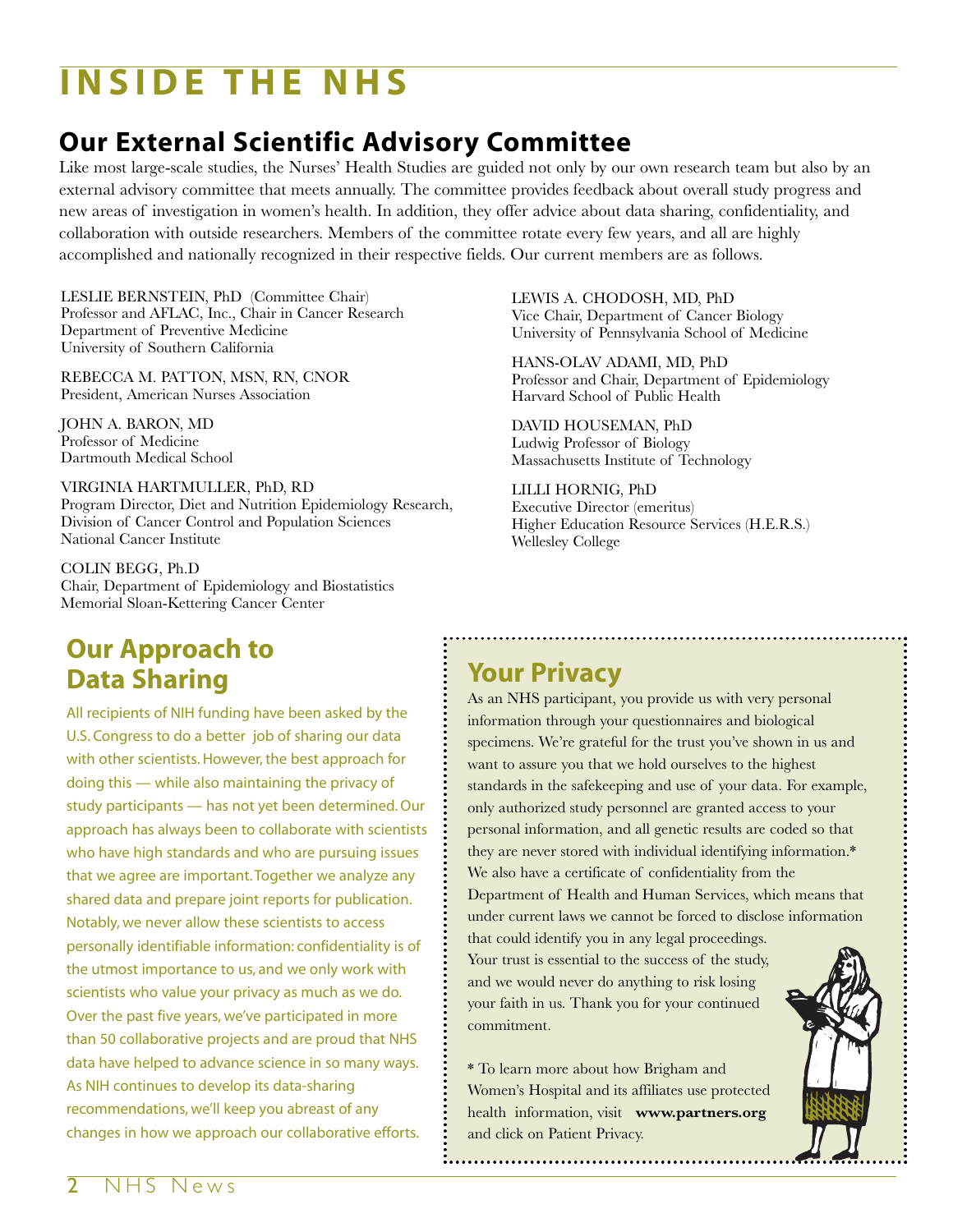## **Preventing or Delaying Memory Loss**

#### *Continued from cover*

a week had cognitive function similar to that of women 1.5 years younger than them. Small clinical trials have shown similar findings, although the underlying biology is not yet completely understood. One possible explanation is that exercise helps maintain a steady flow of blood to the brain.

**Insulin Levels** When the body is unable to effectively use the insulin it produces, the amount of insulin in the blood can start to rise, having negative effects on the heart and possibly the brain. To determine whether high insulin levels affect memory loss, we first compared cognitivefunction scores in women with and without type 2 diabetes (a condition initially characterized by high insulin levels). We found that women with diabetes had worse cognitive function, but that adequate control of the diabetes seemed to help. Next, we evaluated blood insulin levels and cognitive function in women without diabetes. Those with the highest insulin levels had cognitivefunction scores similar to those of women 6 years older than them. Fortunately, most women can avoid rises in insulin by maintaining a healthy weight, staying active, and eating a healthy diet.

**Fruit and Vegetable Consumption** Fruits and vegetables are the cornerstone of a healthy diet, but do they have a role in maintaining memory? Our data suggest that fruits are not beneficial in this regard, but that vegetables are. Women who ate cruciferous vegetables or green leafy vegetables regularly had cognitive function similar to that of women 1 to 2 years younger than them. The more vegetables women ate in their 50s and 60s, the less likely they were to experience memory loss in their 70s and beyond.

**Vitamin Supplements** Although vitamin supplements can't take the place of a healthy diet, some do offer important health benefits. In terms of memory loss, we've examined the role of two common antioxidant vitamins, E and C. We found no cognitive benefit of vitamin C, but taking vitamin E supplements did seem to be associated with better cognitive-function scores, particularly among women who consumed very little vitamin E from food. However, it took at least 10 years of taking vitamin E to see any benefits, and the benefits were still fairly modest.

### **Sleep Patterns**

Many women, especially those who are postmenopausal, have trouble sleeping or getting enough sleep. Unfortunately, poor sleep patterns are not only exhausting but might also contribute to cognitive impairment and

memory problems. In our study, women who typically slept less than 6 hours a night had cognitive-function scores similar to those of women 5 years older than them. In addition, women who had difficulty falling or staying asleep had more memory problems than those who slept well. Snoring did not appear to have any effect on memory.

**Alcohol Consumption** Several studies, as well as the Nurses' Health Study, have suggested that moderate alcohol intake might be related to better memory in older women. We found that women who drank up to one alcoholic beverage a day had slightly better memory than those who never drank alcohol. These women were also less likely to experience any declines in memory over a 2 year period. Although these results are promising, they must be considered in relation to alcohol's other risks and benefits. Moderate alcohol consumption has been shown to lower the risk of heart disease but raise the risk of breast cancer.

**Nonsteroidal Anti-Inflammatory Drugs** Nonsteroidal anti-inflammatory drugs (NSAIDs), such as ibuprofen and aspirin, are commonly used by older people and may offer some protection against memory loss. In the Nurses' Health Study, women who took ibuprofen or aspirin regularly for at least 8 years performed slightly better on several tests of cognitive function than did women who never took the drugs. Although both drugs offered some benefit, the effect was stronger for ibuprofen. Other studies support these findings, but women should still be cautious about using NSAIDs for this purpose: like any medication, they do have side effects, such as bleeding ulcers.

**Other Factors** Memory loss is one of our most active areas of research. In addition to identifying factors that probably do influence memory, we've also identified a host of factors that probably do not. Use of vitamin C supplements, blood levels of folate and vitamin B12, use of postmenopausal hormones, and history of cataracts all appear *not* to influence cognitive function.

#### **Conclusion**

Although we still have much to learn about preventing memory loss, our initial findings are definitely encouraging. Many of the same healthy behaviors that keep women's bodies strong will also keep their minds strong. The most important steps are to stay physically active, eat vegetables regularly, maintain a healthy weight, and get a good night's sleep.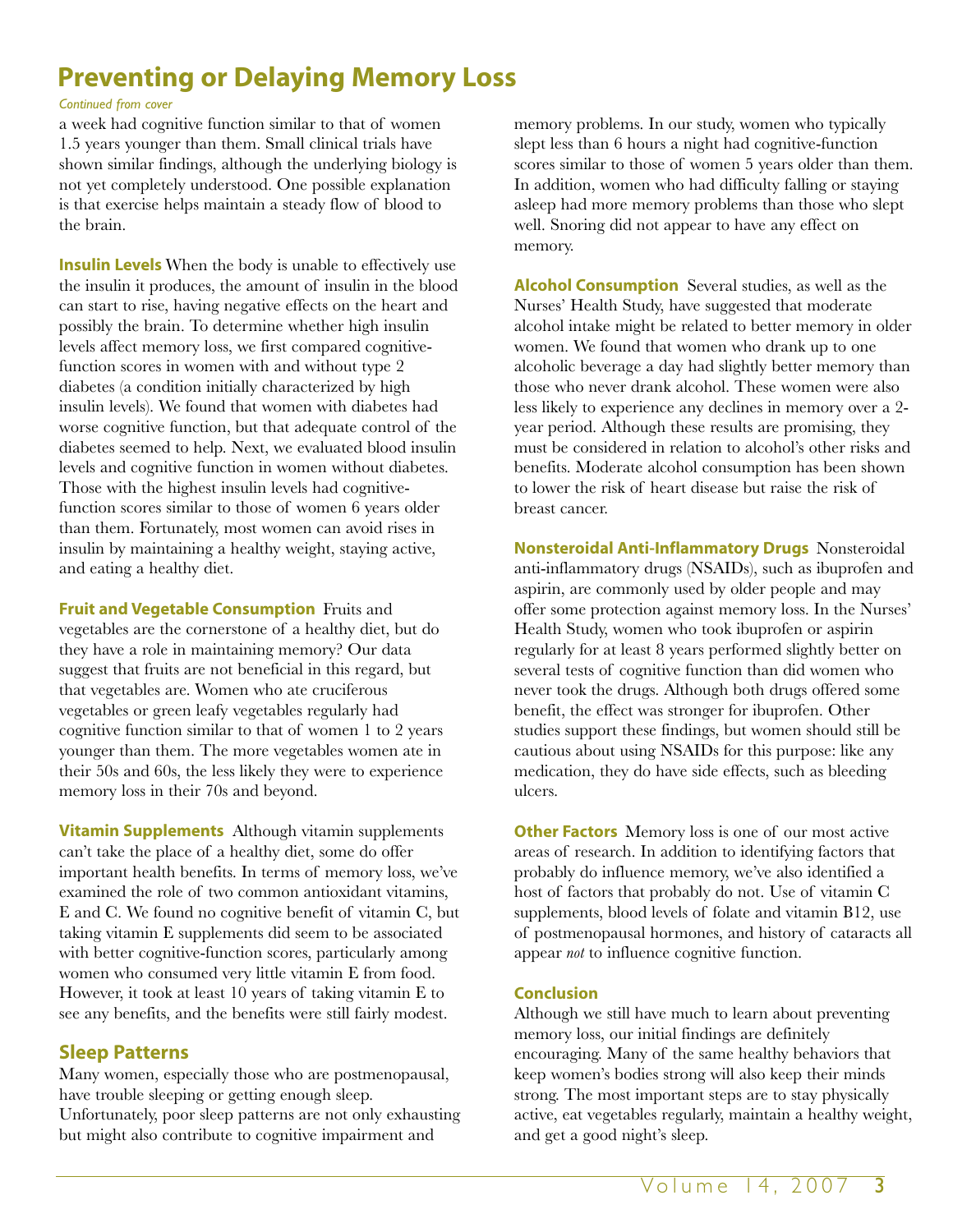# **RECENT FINDINGS**

uring the past year, the Nurses' Health Studies have produced more than 100 publications on women's health. Below are some of our most important findings. To view a complete list of NHS publications, visit www.NursesHealthStudy.org and click on Publications.

### **Red Meat and Breast Cancer Risk**

Several years ago, we reported that a high intake of animal fat might raise a woman's risk of developing premenopausal breast cancer. Now, we've updated our analyses to include another 4 years' worth of information and to look specifically at red meat (including beef, pork, and lamb). We found that eating red meat on most days of the week moderately increased the risk of premenopausal breast cancer, but only the type that is sensitive to estrogen. These findings suggest that the hormones in red meat may be playing a role. (Cho E et al. *Arch Intern Med* 2006; 166:2253)

### **Postmenopausal Testosterone Use and Breast Cancer Risk**

During the past 20 years, estrogen plus testosterone has become an increasingly popular form of postmenopausal hormone therapy. However, little is known about its effects on breast cancer risk. In the Nurses' Health Study, we found that women who used estrogen plus testosterone were about twice as likely to develop breast cancer as women who had never used postmenopausal hormones. This increase in risk was comparable to — or even slightly greater than  $-$  that seen with estrogen plus progesterone. Although postmenopausal hormones have beneficial effects on mood, libido, and bone health, the increased risk of breast cancer likely outweigh these benefits. (Tamimi R et al. *Arch Intern Med* 2006; 166:1483)

## **Work Schedules and the Risk of Miscarriage**

Many nurses work rotating shifts, night hours, and extended hours (more than 40 hours per week) and are concerned about the effects on their health. To determine whether work schedules influence the risk of miscarriage, we analyzed data from nearly 8500 women who reported being pregnant while working as nurses. We found that two specific patterns of work during the first trimester of pregnancy — consistent night work and extended hours of work — were associated with an increased risk of miscarriage. The reasons for these findings are not yet known but may be related to hormonal changes, sleep disturbances, or stress. (Whelan E. *Epidemiology* 2007; in press)

### **Potato Consumption and Diabetes Risk**

Potatoes are a staple in the American diet, but do they contribute to diabetes risk? Potatoes have what is called a high glycemic index, which means that they can raise blood glucose levels rapidly and, in turn, force the body to produce insulin in large amounts. In the Nurses' Health Study, we found that eating potatoes and French fries was associated with a modestly increased risk of type 2 diabetes. When women substituted one serving of potatoes per day for one serving of whole-grain foods (like whole-wheat bread, brown rice, or whole-grain pasta), their risk of diabetes went up about 30%. (Halton T et al. *Am J Clin Nutr* 2006; 83:284)

### **Breastfeeding and the Risk of Diabetes**

In addition to being beneficial for infants, breastfeeding can help protect a mother's health. Studies have shown that it can reduce the risk of breast cancer, and now our data suggest that it might also lower the risk of type 2 diabetes. We looked at the total amount of time that women spent breastfeeding by adding up the time spent nursing each child. We found that for each additional year that women spent breastfeeding, their risk of diabetes went down by about 15%. Although breastfeeding does facilitate postpartum weight loss, and obesity is associated with diabetes risk, this did not completely explain our findings. (Stuebe A et al. *JAMA* 2005; 294:2601)

### **Endogenous Hormones and Premenopausal Breast Cancer Risk**

High levels of endogenous hormones (such as estrogens, androgens, progesterone, and other hormones that are naturally produced by women's bodies) are known to influence the risk of postmenopausal breast cancer, but what about premenopausal disease? We found that premenopausal women with high blood levels of estradiol, particularly in the follicular phase of the menstrual cycle, and high blood levels of androgens were at 2-3 times the risk of breast cancer compared with women with lower levels. When we looked at specific cancer types, we found a strong link between endogenous hormones and those tumors that had hormone receptors on their surfaces. (Eliassen A et al. J Natl Cancer Inst 2006; 98:1406)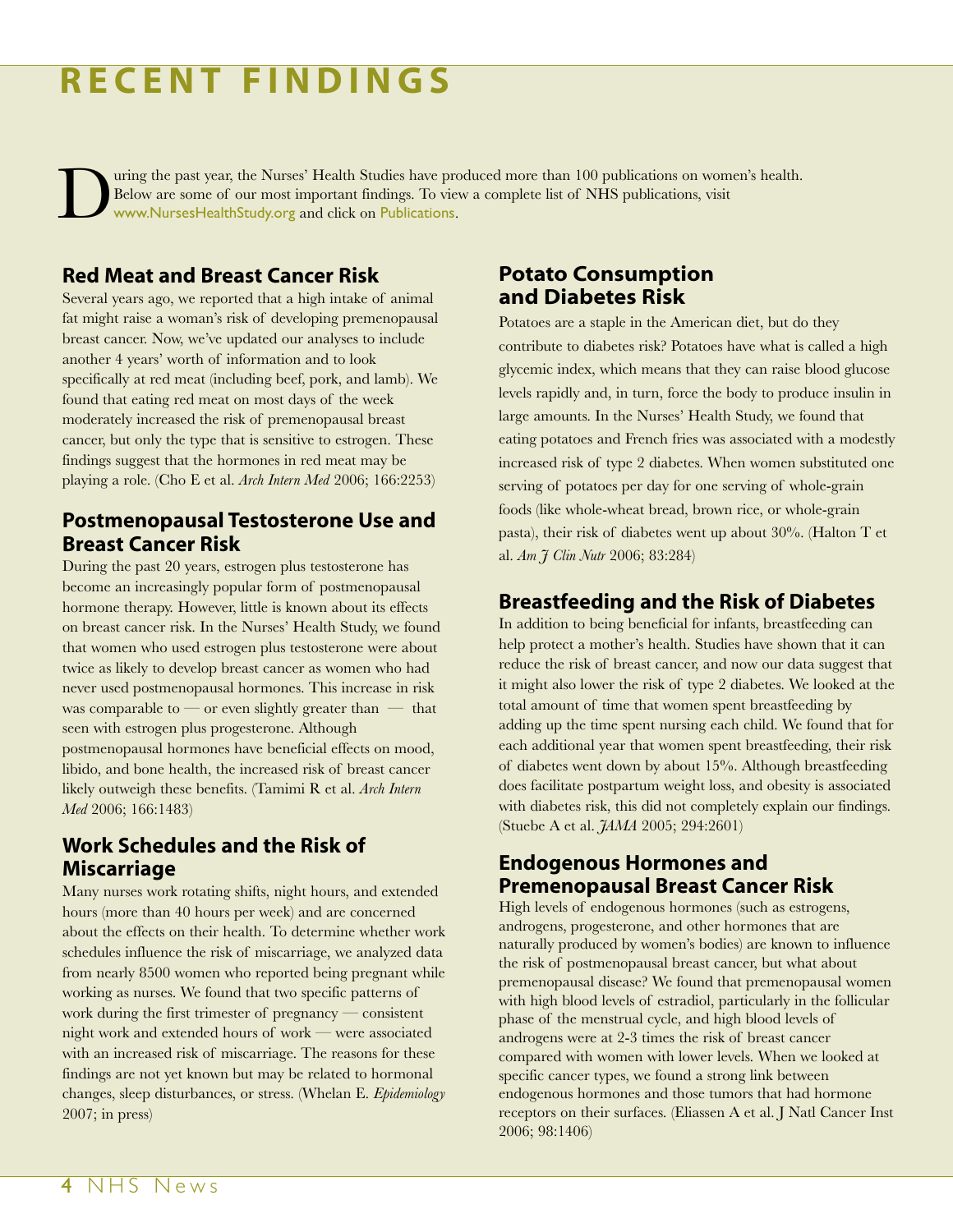# **RECENT FINDINGS STUDY UPDATES**

## **Nurses' Health Study III**

Times change, and so do the lifestyle and environmental exposures of women. To determine the impact of this on women's health, we are launching the Nurses' Health Study 3 to examine new hormone preparations, dietary patterns, and nursing occupational exposures. We will recruit female RNs and LPNs age 22-45 from across the country to join the new cohort, which will be entirely web-based. Prominent new features will include a closer look at fertility and pregnancy events and a greater focus on adolescent diet and breast cancer risk. A pilot study will be conducted in 2007, and we plan to roll out the full national study in 2008 with an invitational mailing to one million nurses. Please encourage your younger colleagues to join, and tell them about the long history of the Nurses' Health Studies contributing to knowledge about women's health.

## **NHS and the National Genetics Effort**

The NHS is the lead study in a consortium of studies funded by the National Cancer Institute to use a new technology – whole genome association scanning – to search for genes that underlie the inherited component of breast cancer. Previous studies that we have reported to you have examined the relation of inherited variation in specific genes with risk of breast and other cancers. In a whole genome scan, over half a million gene variants can be assessed in a single DNA sample, and thus much of the genome can be interrogated in a single study. No personal identifiers are attached to the samples, so only grouped results for cases and non-cases are available. These summary results are available to all researchers on the web **http://cgems.cancer.gov/.** With so many gene variants being tested, many are probably associated with breast cancer just by chance, so replication of the results in other studies is a key step. We are working with colleagues from other breast cancer studies to do this, and have made the summary, grouped, and non-identifying results available on the web to facilitate the discovery of new breast cancer genes.

## **The Growing Up Today Studies**

The original Growing Up Today Study (GUTS) is now 10 years old! We could not have reached this milestone without your support. In addition, we've had a great response to the GUTS II study we announced in the last NHS newsletter. Now, more than ever, we appreciate the encouragement you give your children to stay interested and involved in these studies.

In the past year we have published findings showing frequent tanning bed use is often associated with health risk behaviors<sup>1</sup> and infants who are breast-feeding are less likely to be overweight as adolescents<sup>2</sup>. The study continues to receive funding for exciting new research aims, such as exploring behaviors associated with cancer prevention, the link between diet and asthma, and how the experience of violence impacts the health of young adults.

Looking towards the future it will be crucial to maintain a list of current email addresses as more GUTS participants complete the survey online (we've had a 66% increase just this year!) Boys may need more prodding than girls to complete the their surveys, but the information that has been provided by your children continues to make the GUTS studies some of the most important studies of adolescent health in the country today.

- 1. O'Riordan DL et al. Cancer Causes Control 2006 Jun;17(5): 679-86
- 2. Gillman M et al. Epidemiology 2006 Jan; 17(1): 112-4

### **visit us online at** www.**NursesHealthStudy**.org

- Complete list of all NHS research publications
- Detailed history of the Nurses' Health Studies
- Past newsletters and questionnaires
- Medical record release forms
- Photo gallery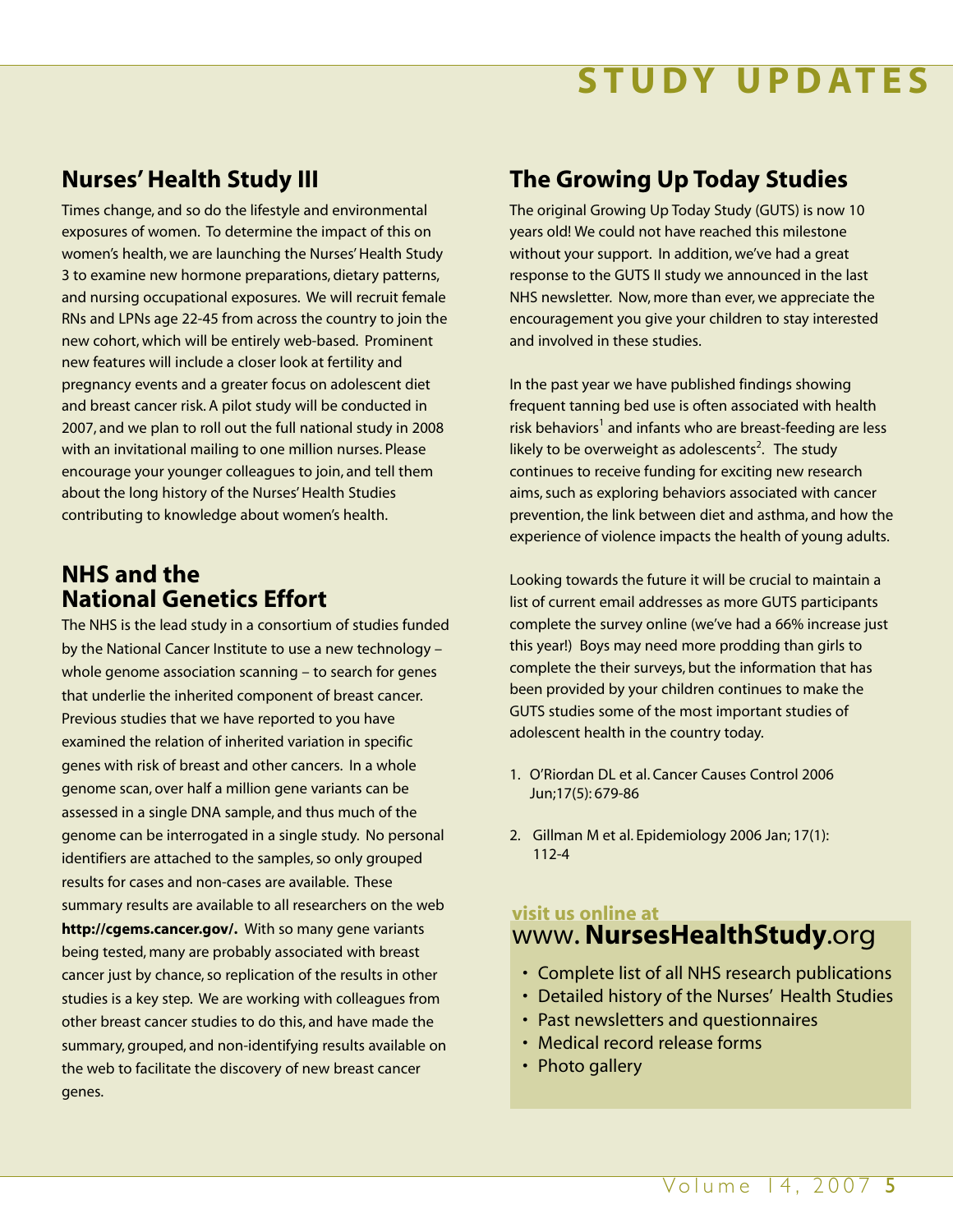# **Trans Fats: Banned and for Good Reason**

Trans fats have been banned from New York City restaurants, eliminated from many popular foods, and even referred to as "toxic." Are they as bad as they seem? The simple answer is yes. There are many different types of fats, but trans fats are easily the worst, causing more potential harm than even saturated fats do.

Trans fats are vegetable fats that have been altered during a special heating process (called hydrogenation) and are solid at room temperature (think stick margarine and vegetable shortening). Most of the trans fat in the American diet comes from packaged baked goods, processed foods, and commercially fried foods, like French fries and onion rings. Because of their chemical structure, trans fats can raise the level of LDL or "bad" cholesterol in the blood and lower the level of HDL or "good" cholesterol. They can also cause inflammation and compromise the cells that line the inner surface of the blood vessels, arteries, and veins. Together, these effects lead to an increased risk of heart disease and type 2 diabetes. In the Nurses' Health Study, women who consumed the most trans fats were 50% more likely to develop



## **NHS MAILBOX**

**16 I hear information on the news quite**<br>
often regarding the findings of a Harvar often regarding the findings of a Harvard Research Study. It makes me proud to be a part of the Nurses' Health Study. Keep a part of the Nurses' H<br>up the good work! <sup>99</sup>

It feels good to be a participant in one of the biggest and best healthcare and research projects ever. We all hope and research projects ever. We all<br>for complete funding forever!! 22 **"**

heart disease — and 30% more likely to develop type 2 diabetes — than women who consumed the least trans fats. A high intake of trans fats has also been associated with an increased risk of non-Hodgkin's lymphoma and ovulatory infertility.

Based on such evidence, the Institute of Medicine has concluded that no amount of trans fat in the diet is safe. The best way to eliminate these fats from your diet is to remain vigilant about what you're eating:

Check the nutrition labels of all food products. Trans fat are now required to be listed there, along with other bad fats (saturated fats) and good ones (unsaturated fats). If the label says anything other than zero grams of trans fat, pick another product.

Even if the label says zero grams of trans fat, check the ingredient list because the product may still contain up to a half-gram of trans fats, according to the FDA. The words "partially hydrogenated vegetable oil" and "vegetable shortening" in the ingredient list indicate the presence of trans fats.

When eating out, avoid deep-fried foods. Many restaurants (particularly fast-food ones) still use partially hydrogenated oils in their fryers.

For more information on trans fats, visit www.hsph.harvard.edu/nutritionsource

**16 I have enjoyed participating in this**<br>**EXITYOY Lama Hispanic female from a** survey. I am a Hispanic female, from a poor family. I went to school to become a registered nurse and then to become a nurse practitioner. I am very proud of my parents, family, and my my parents, iamily, an<br>accomplishments. 22

**"** This is an amazing study and I am proud to be part of it....Keep up the good work... . **"**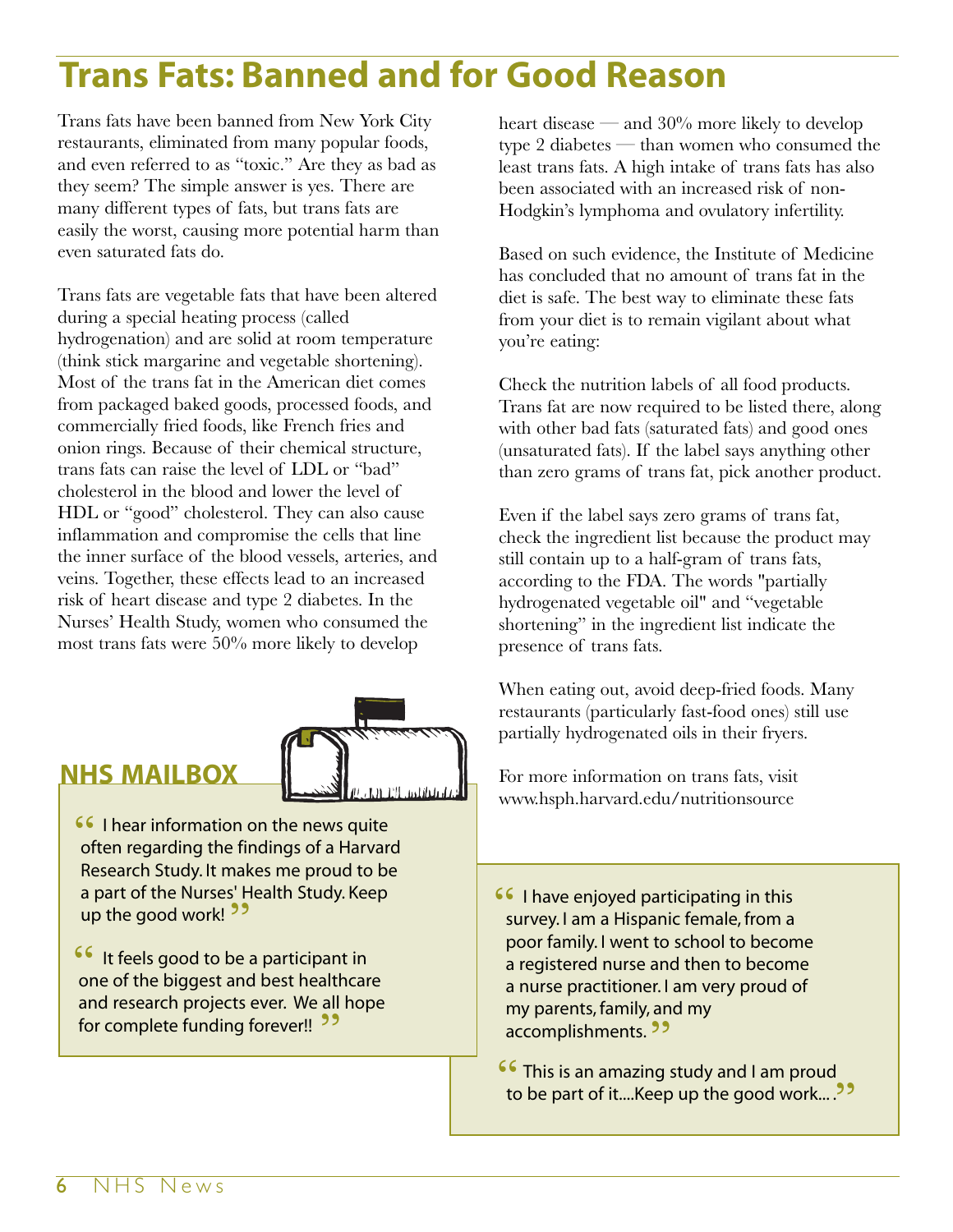# **FOCUS ON OUR RESEARCH TEAM**



I ike her predecessors, the new Principal Investigator of the Nurses Health Study has wealth of research experience, an impressive array of academic degrees, and a deep seated commitment to women's health. What makes her u ike her predecessors, the new Principal Investigator of the Nurses Health Study has a wealth of research experience, an impressive array of academic degrees, and a deep seated commitment to women's health. What makes her unique, though, is what she the first nurse — and the first woman — to lead the Nurses' Health Study since its inception in 1976.

After obtaining her Bachelor of Science degree in Nursing in 1979, Dr. Hankinson<br>took to the surgical floors at Massachusetts General Hospital and the University of<br>Minnesota Hospital. As rewarding as that experience was, fter obtaining her Bachelor of Science degree in Nursing in 1979, Dr. Hankinson took to the surgical floors at Massachusetts General Hospital and the University of Minnesota Hospital. As rewarding as that experience was, she found that she in public health. She completed two Master's degrees (in Environmental Health and Epidemiology) and worked at both the Minnesota and Massachusetts Departments of Public Health before pursuing her doctorate degree in Epidemiology at the Harvard

School of Public Health in the late 1980s. While there, she began studying risk factors for cataracts in the Nurses' Health Study and has been an invaluable member of our team ever since.

Using the past 20 years, Dr. Hankinson has focused her research on how hormones affect cancer risk. She served first as Project Director and then as Principal Investigator of the blood and urine collection studies both NHS served first as Project Director and then as Principal Investigator of the blood and urine collection studies in both NHS and NHSII. One aspect of her work that she finds particularly interesting is the opportunity to piece together so many different sources of data — the biennial questionnaires, blood and urine samples, tumor tissue, and mammograms — to determine what causes disease and how to prevent it.

In her new role as Principal Investigator of the Nurses' Health Study, Dr. Hankinson will not only continue her express research but also guide the direction of the study as a whole. That means identifying funding opportun n her new role as Principal Investigator of the Nurses' Health Study, Dr. Hankinson will not only continue her own research but also guide the direction of the study as a whole. That means identifying funding opportunities, approving new research projects, fostering collaboration among colleagues, and, her favorite task, mentoring junior cooking, reading, and spending time with her husband and family.

# **Keeping Us Up-To-Date**



### **Authorization for Release of Medical Records**

As members of the Nurses' Health Study get older, some will unfortunately develop conditions that make it difficult to respond to future mailings. Should you become disabled, it would greatly help our research if someone could notify us of your health status and subsequently allow your pertinent medical records to be released to us. To help facilitate this process, in 2004 we mailed a copy of our Authorization for Release of Medical Records to every NHS participant. (Copies of that form can also be downloaded at www.**NursesHealthStudy.org**.) While this Authorization form will generally not be accepted to release your medical records to us, by keeping it with your will or personal papers, your desire to have someone notify the study about changes in your health status will be known.

## **Medical Records Review**

Participants who report a new diagnosis in their biennial questionnaires often receive a letter from our study, requesting permission to review their pertinent medical records. This review is important because it allows us to obtain specific information about treatment and diagnosis that only original records can provide. We want to extend a special thank-you to all of the nurses who have helped our work by allowing us to confidentially review their records. We would also like to encourage participants who receive these requests to complete and sign the release forms and then mail them back to us (not directly to the physician). This allows us to keep study information together in an organized and secure manner.